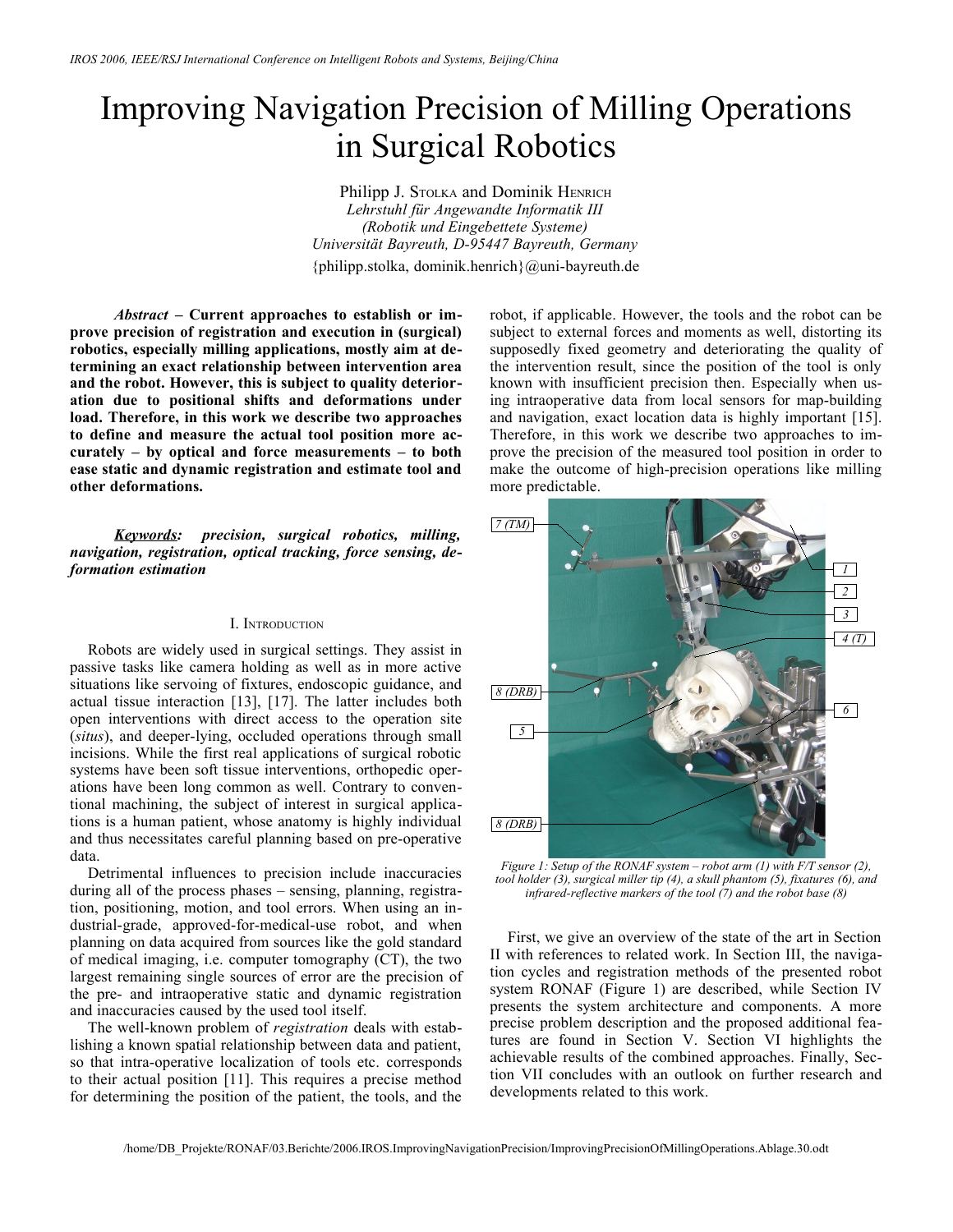## II. STATE OF THE ART

In robot-assisted surgical systems, registration is often related to determining the spatial relationship between pre-operative planning data and the intra-operatively acquired reference set. However, this registration often cannot be assumed to be fixed, or static. It is difficult to completely immobilize the patient, and nearly impossible to do so when dealing with soft tissue. Motion of the patient (*patient shift*) and motion of soft tissue like skin, the brain, or other inner organs (*tissue shift*) are inevitable results. It is sometimes possible, although undesirable due to implantation trauma, to attach bone-fixed markers (*fiducials*) in the intervention area to make them clearly visible in imaging data as well as physically approachable with the robot, as early commercial systems like Robodoc or CASPAR demonstrated [16] for *static* (initial) registration. With appropriate markers, it is possible to establish *dynamic* (persistent) registration with optical or electromagnetical tracking devices as well. However, often this is not an option, especially for endoscopic surgery. Therefore, non-invasive tracking methods are generally preferred nowadays, like surface-mounted optical markers for tracking skin motion, clamped markers for head motion (e.g. the VBH head holder), or servoing based on visual clues from video streams [2]. All of these result in dynamic registration relationships and aim at reducing the errors between expected and actual position of the intervention area. Alternatives for static registration include point-like anatomical landmarks, defined with pointing devices, or shape-based methods of registering geometrical features from image data, like surfaces, crests, or sets of points. Those methods, possibly combined with atlas databases of deformable organ models, may even make preoperative imaging unnecessary (e.g. in the BrainLab VectorVision knee TKR). In general, optical tracking seems to offer the best compromise of precision and speed available for both static and dynamic registration.

Deformation of the robot has been discussed for only a few surgical robotic systems, including e.g. the sensor-aided serial robot system in [5], where deformations of up to 1.5mm are reported for milling operations. However, this may be interesting for high-precision autonomous robots like e.g. the CRIGOS hexapod orthopaedic system, for long, teleoperated arms like the ZEUS endoscopic system, and has already been discussed for industrial systems, e.g. the nuclear inspection 4 degrees-of-freedom manipulator Cobra, where extensive modelling based on deflection matrices for individual links is performed, and accuracy could be improved from 1.5in to 0.09in under 30lbs load [12]. In another medical deformation modelling work [3], a patient positioner's accuracy was improved from 5...8mm to 0.4mm through representation of geometric and elastic errors for six axes and calibration with a laser tracking device. Freehand robot-less navigation with force-based deflection compensation is discussed e.g. in [1]. In the bone milling applications of the presented RONAF system [9], tool forces of up to 30N suggest deformation modelling.

Deformations of tissues and other surgical enviroments are usually represented by finite element models and mainly used for training and simulation. They are of little interest here because of their generally lower requirements for exact representation of actual behaviour.

It can be concluded that for a description of the achievable overall accuracy of milling operations, more information about first the precision of registration based on optically tracked pointers, and second about milling deformation effects, is necessary to determine precision of such robot-assisted surgical milling processes.

## III. NAVIGATION PRINCIPLES

Current surgical robot systems mainly rely on two sources of navigation information: global data sampled during a planning phase before process execution (*preparation phase*), which is then used statically in a spatial context for global navigation, and local data sampled during the process (*execution phase*), which is fed back and used in a non-spatial context in open- or closed-loop process control. The former may have insufficient spatial resolution, be difficult to segment, or expensive, while the latter only persists during the instant of sampling and is discarded immediately after entering into the control cycles. However, especially with autonomous robots, additional information – intraoperative, spatial, current, and persistent sensor data – proves necessary to cope with uncertainty, measurement errors, and incompleteness of data.

The following Subsections A through D describe four navigation principles in medical robotics ([Figure](#page-1-0) 2). This paper is focused mainly on cycles B and C.



<span id="page-1-0"></span>*Figure 2: General navigation system architecture including the four navigation principles (A through D), with examples from surgery [10]*

#### *A. GLOBAL NAVIGATION, PREOPERATIVE DATA*

Global navigation with a preoperative map requires preoperative imaging of the intervention region and is used mainly for planning. Locations and paths can be described within this map in a global fashion. This map needs to be registered with the environment before process execution. No strict temporal restrictions between data sampling and process execution are imposed. Global, preoperative sensors include computed tomography (*CT*), ultrasound (*US*), and magnetic resonance tomography (*MRT*).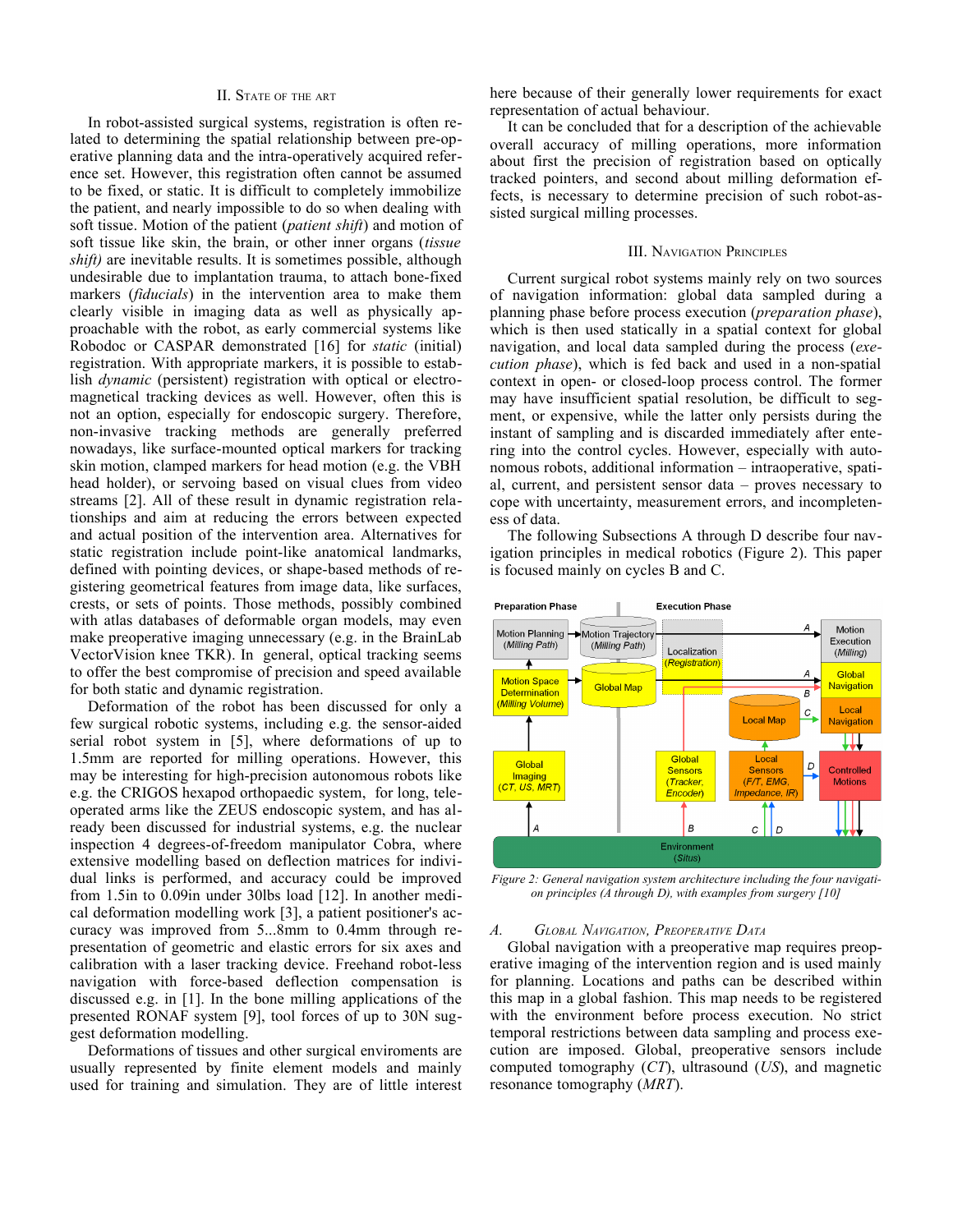## *B. GLOBAL NAVIGATION, INTRAOPERATIVE DATA*

Global navigation based on an intraoperatively acquired map is conceptually similar to the previous principle. One has knowledge of the complete environment via a global map. However, acquisition may take place occasionally during the intervention, thus updating the environment representation. External trackers (optical, electromagnetic, and others) and robot or localizer encoders provide suitable data.

# *C. LOCAL NAVIGATION*

In local navigation, execution begins without prior knowledge, and an initially empty local map is continuously filled with information sampled during execution. This new information has two important properties: it is local, and it may provide more current and precise knowledge of the environment than global sensors could. However, for correct mapping it is extremely important to have precise and current location information. Local sensors can be force/torque sensors (*F/T*), electromyography (*EMG*), electrical impedance, or infrared (*IR*) sensors.

## *D. CONTROL*

Control encompasses the sampling of data elements from the process – using the same intraoperative sensors as cycles B and  $C$  –, computing a reaction that is fed to an actuating element, and possibly providing a feedback path to the controller for closed-loop control. Control does not require spatial information; it serves as a reactive navigation principle without persistent map-building functionality.

## IV. APPLICATION

The scope of application is the automated milling of cavities in skull bone for subdermal implantation of hearing aids, performed by the medical robotic system RONAF ("Robotbased navigation for milling at the lateral skull base") [9]. One step of the process is the removal of bone material from the thin calotte in the shape of flat amplifier components ([Fi](#page-2-0)[gure](#page-2-0) 3), with the possible complication of breakthrough into the skull interior and rupture of the sensitive meningeal (*dura mater*) enclosing the brain.

The robot is an industrial model (Stäubli RX90) retrofitted for medical use in hip and knee endoprosthesis milling applications (CASPAR, by Orto-Maquet) regarding speed and safety. Sensors include a 6D force/torque (*F/T*) sensor (JR3 90M31A using strain gage bridges, max. sensing range 63N/5Nm, resolution 1:4000), a room microphone, ultrasound, and an NDI Polaris infrared-optical tracking system (*OTS*; measured repeatability accuracy 0.05mm RMS after warm-up phase, specified absolute accuracy 0.35mm RMS,



<span id="page-2-0"></span>*Figure 3: Soundbridge implant dummy (left; grid 5x5mm², with righthanded coordinate system), generated layered concentrical milling path (right)*

work volume silo-shaped  $\sim$ (1000mm)<sup>3</sup>, data rate 20...60Hz). The tool is a surgical mill (electrically driven miller Aesculap microtron EC/GD622, up to 30.000 rpm) mounted perpendicularly to the robot tool flange to minimize deformation [\(Figure](#page-0-0) 1).

#### V. REGISTRATION AND POSITION CORRECTION

In this section, the possible causes of imprecise operation of surgical robots are discussed, with the most influential ones pointed out. Then, two features of the RONAF system will be described which serve to improve the result.

Errors influencing the precision of the final intervention result originate in many phases of the process:

- *Sensing error* can be both mislocated features (i.e. correct samples at wrong locations) and misrecognized features (i.e. measuring a wrong environment feature at a certain location). The latter is mostly a segmentation or classification error, which is outside of the scope of methods to improve precision, while the former might be representable.
- *Planning error* is caused by misestimation or ignorance of system parameters, like robot dynamics, tool sizes, tool effectivity etc. Careful definition of those parameters helps to eliminate these effects. Logical errors arising from the omission of constraints are included, as well as special examples like non-optimal placement of the intervention volume relative to the patient [19], but this is beyond the scope of this consideration as well.
- *Registration error* is the difference between the expected location of world model features as defined through some registration procedure expressed in system, e.g. robot coordinates, and their actual counterparts' location in the environment. This error is introduced by imprecise localization of environment features or by faulty matching of features between sensed model and real environment. Registration errors can be both static – caused by imprecise initial matching – and dynamic – caused by gradual or sudden drift of the environment from its expected position.
- *Position error* in the context of the present work is the difference between expected position  $p_{\text{exp}}$  – of the tool, robot, or other entities – in robot work space as measured or commanded, and the actual position  $p_{\text{act}}$  as resulting from the combination of servoing errors, encoder inaccuracies, miscalibrations and misregistration, and deformation from external loads.
- *Motion error* has a dynamic origin, i.e. inaccuracies in following the planned path caused by operating the robot beyond its maximal speed or acceleration, or originates in planning, i.e. caused by faulty or at least unexpected behaviour of the motion planner at system level, both of which can be ruled out by conservative path planning and extensive testing.
- *Tool error*, finally, is inaccuracy of execution due to insufficient modelling of any actual tool operation, and can include effects like the width of saw cuts, tearing due to milling, and other operation-related issues.

In this work, we describe two methods to reduce the overall error. Working on top of and additionally to the primary localization method of reading joint position encoders of the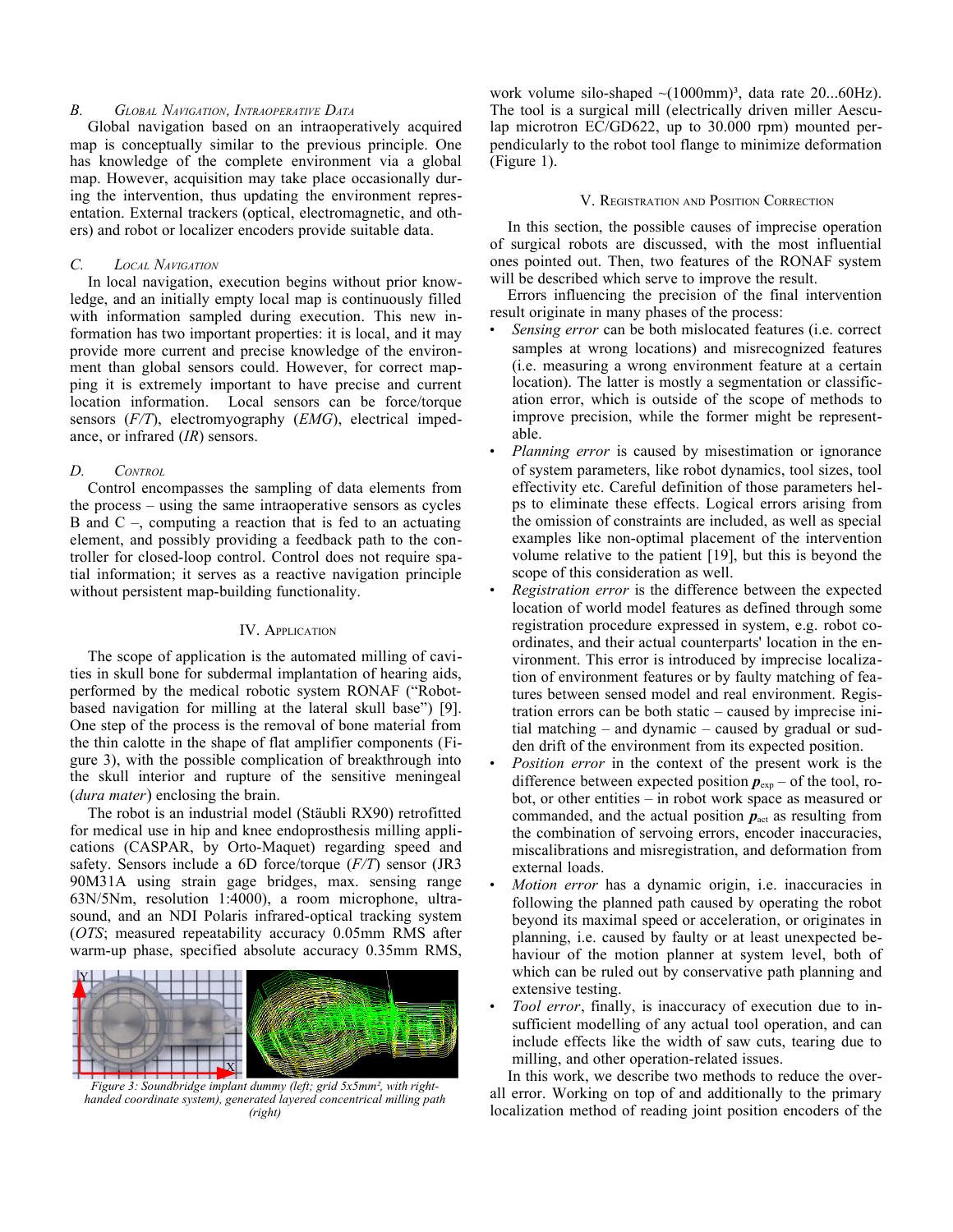robot, use of optical tracking and deformation estimation helps to reduce registration and sensing/position errors.

Optical tracking provides a source of position information independent from the internal robot encoders, and can serve to reduce static and dynamic registration error (Subsection A). Deformation of the robot and tool combination can be estimated to reduce the position error (Subsection B). This also helps with sensing error as far as local sensors are concerned. Planning error, motion error, and tool error are not considered here, because they have already been dealt with for the presented task (like optimal planning [19]), are irrelevant (only slow motions) or their causes cannot be changed (like the type of used tool), respectively.

## *A. OPTICAL REGISTRATION*

One very simple way of inducing a static and rigid registration relationship between the planned path and its execution site is the definition of a local coordinate system (*frame*) by providing three or more distinct points. This can be achieved e.g. by a force-following procedure (guiding the robot manually by imposing forces on the tool [14]). However, this is undesirable for several reasons – it requires quite intimate knowledge of the system behaviour, the surgeon needs to interact physically with the robot, and it is not feasible to define many points due to time requirements (15...25sec/point on average in our earlier experiments; accuracy 0.5...1mm). On the other hand, registration of image data and the execution site using fiducials, which is another common method for establishing registration with image data, is undesirable and necessitates an imaging step. Therefore, we aim at both defining and registering features with hand-held pointers ([Figu](#page-3-1)[re](#page-3-1) 4), similar to imaging-free procedures for orthopedic interventions, by tracking with an infrared optical tracking system (OTS). Further registration of other image modalities with the patient can then be performed with intraoperative imaging procedures like ultrasound thickness measurements [7], which additionally serve to improve the quality of planning data.

These pointers can be used to define single points in space, delineate regions on surfaces, or define trajectories. The markers attached to the pointers carry local frames and can be basically arbitrarily attached to the pointer itself. Therefore, before any points can be provided that way, the pointer needs to be calibrated to determine the transformation  $^{\text{A}}\mathbf{p}_z$  from the marker *A* to the pointer tip *Z* or, in other words, the position of the tip in the marker frame. A technical drawing to do so may not be available, so a more general method would be preferable.

Our approach is based on pivoting (rotating) the pointer around a fixed end point. The optical tracking system continuously reports the locations  $OTS_{\boldsymbol{p}_{A,i}}$  of the local marker frame in OTS coordinates, which are collected and continuously

<span id="page-3-1"></span>

*Figure 4: Two pointers (6D and 5D) with respective (example) local frames (origin A) and tips (Z)*



<span id="page-3-0"></span>*Figure 5: Traces of two optical pointers (1, 2) with resulting fitted sphere centres (3, 4) in OTS coordinates*

subjected to a sphere fitting algorithm to determine whether they lie on a sphere surface, and extract its parameters. While some sphere can always be fitted to the location samples in the current window, it is only during pivoting that the successive sphere centres  ${}^{OTS}c_{A,i}$  and radii  $r_{A,i}$  stabilize long enough on valid values. When those parameters are established, the calibration is finalized by taking one more location sample  $\text{or}$ <sub> $\mathbf{p}_A$ </sub> and applying its inverse on the determined centre  ${}^{\text{OTS}}c_A = {}^{\text{OTS}}p_Z$ :

$$
\boldsymbol{p}_z = {}^A \boldsymbol{M}_{\text{OTS}}. {}^{\text{OTS}} \boldsymbol{p}_z \quad , \text{ where } \quad {}^A \boldsymbol{M}_{\text{OTS}} = ({}^{\text{OTS}} \boldsymbol{p}_A)^{-1}
$$

The whole semi-automatic pointer calibration procedure requires the user to pivot the pointer for a short time to define a stable end point, switches into fitting mode to determine it exactly, and switches back after one second ([Figure](#page-3-0) 5).

*A*

The sphere fitting is done by a Modified Least Squares method (MLS), yielding a sphere centre which minimizes the sum of the squared distances from this centre to all planes which are bisectors of pairs of sampled points [18]. The radius can then be computed as the mean of the resulting distances between samples and the centre. This method is comparatively robust against both outliers and close neighbors. Furthermore, it can be expressed in closed form and is thus a reliable real-time algorithm.

The same procedure is used to determine the transformation  $TM_T$  from tool marker *TM* to tool tip *T* to calibrate the tool (cf. [Figure](#page-0-0) 1). This is important since the tool marker must allow quick reconfiguration for good visibility in the operating room. However, contrary to pointer calibration, for full registration between the tool (and thus the robot) and the OTS, their relative orientation needs to be determined, too. This is achieved with two additional small motions along the tool frame X and Y axes, which together immediately span up the respective coordinate system  $O(TsM_T)$  when projected into OTS coordinates. However, the absolute positioning accuracy of the robot may mar the calibration quality.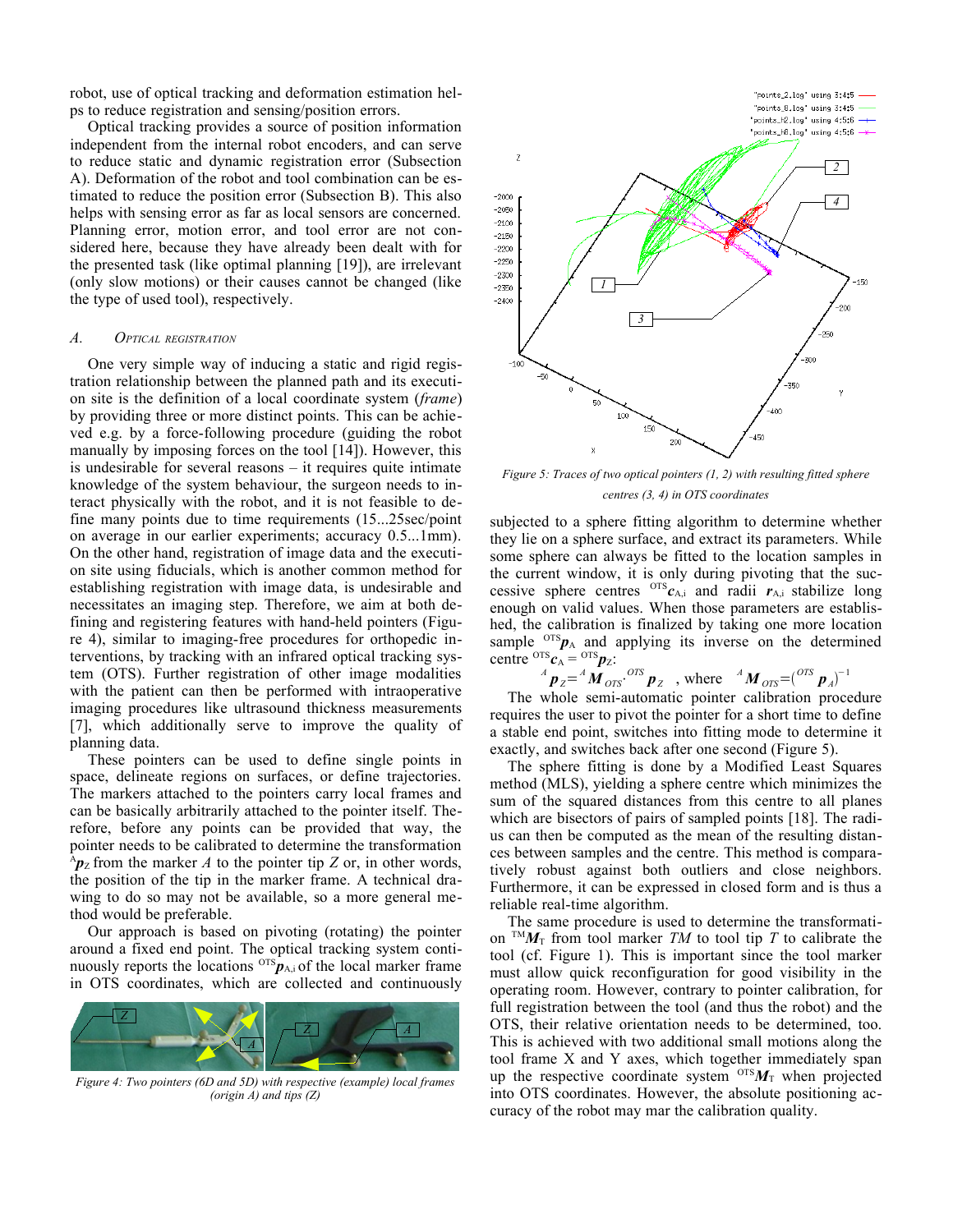Thus, the transformation relations between the OTS and the tool marker *TM*, the tool marker and the tool tip *T*, and thus the tool tip and any hand-held pointer tips  $Z_j$  are known. Additional markers at the robot base serve as dynamic reference bases  $DRB_k$  to detect accidental motion of the OTS.

#### *B. DEFORMATION ESTIMATION*

An important source of position errors is motion under contact, i.e. the influence of mechanical load to the whole structure (base, robot, tool holder, and tool) on the position of the tool tip. This influence results in wrong position information, i.e. incorrectly estimated tool tip position, due to elastic deformation (bending or deflection). To model and estimate this error, it is necessary to characterize the possible loads and their mechanical effects to the system structure first. Several simplifying assumptions can be made prior to modelling.

First, the application allows mechanical contacts between robot and environment only at the tool tip, other significant loads to the arm or base are prohibited. Therefore it is sufficient to investigate the effects of forces and torques at the tool tip. Second. as the relative size of the tool tip  $-$  i.e. the miller head – is negligibly small  $(\sim 2...5$ mm) compared to its distance from the  $F/T$  sensor ( $\sim$ 130mm), it can be approximated as a dimensionless point of force application on an appropriate beam lever. As a practical consequence, torques on the tool tip apart from the one along the tool axis cannot be applied. Similarly, tensile, compressive, or shearing forces need not be considered. Third, the miller's electric motor is not powerful enough to effect relevant torsion of the remaining structure from the fixed position of the miller tip.

In a first step, the stiffness of the whole structure needs to be estimated. During the later online phase, tip displacements are accounted for by adding a corresponding error vector. Since there is no structural reason – like predetermined bending directions – for non-isometric deformation, the error model can be assumed as basically a linear combination of orthogonal deformations. Stiffness data gathered from the experiments (see Subsection VI.B.I) exhibited highly linear force-to-deflection ratios  $\mathbf{k}_i$ ,  $i = x, y, z$ , so the deformations can be modelled as linear relationships. Together, the 3D deformation  $\Delta p$  caused by the force vector  $\bm{F}$  is representable by the diagonal stiffness matrix as

$$
\Delta p(F) \begin{pmatrix} k_x & 0 & 0 \\ 0 & k_y & 0 \\ 0 & 0 & k_z \end{pmatrix} = F
$$

The position measurements  $p_{\text{meas}}$  are corrected with this deformation to the estimate

$$
\boldsymbol{p}_{\textit{corr}} = \boldsymbol{p}_{\textit{meas}} + \Delta \boldsymbol{p}(\boldsymbol{F})
$$

This force-based deformation measurement allows more precise mapping when used in the local navigation cycle, since sensor samples can then be entered into the map at their actual location of origin [15]. Currently this does not include correction of the tip position itself yet.

#### VI. EXPERIMENTS AND RESULTS

Experiments were conducted to determine the attainable precision of the optical tracking method (Subsection A) and the deformation estimation (Subsection B).

## *A. OPTICAL TRACKING*

Determining the precision of the OTS subsystem includes measuring the precision of the pointer calibration (Subsection A.I), as the pointers will be used later to define points in the robot frame, and the registration of robot and OTS for correct projection of optically sampled points into the robot frame (Subsection A.II).

## *A.I POINTER CALIBRATION*

First, the precision of the sphere fitting procedure was determined experimentally. Data samples were generated by pivoting one pointer continuously around its tip *Z* and taking the coordinates of its (rotating) marker *A* as returned by the OTS. The standard deviation (also root-mean-squared error/*RMS*) of *n*=50 repeatedly collected sphere centres was computed as  $s_c = 0.33$ mm (mean) for a pivoting radius of 210mm and  $s_c = 0.25$ mm (mean) for a pivoting radius of 88mm. The maximum distance between sphere centres was about 2.6mm, with the majority less than 1.2mm apart. These values can be interpreted as the maximum accuracy achievable for OTS-based definition of 3D points, as they describe the precision of the sphere fitting based calibration.

The accuracy of the OTS-based pointing itself was tested then. The tip *Z* of a tool with radius 210mm was pointed at constant locations with different angles, and the distance between successive tip position samples computed. Being highly dependent on the quality of the initial calibration and the type of pointer used, this distance oscillated around mean  $\mu(d_z) = 0.69$ mm (0.42mm excluding outliers) with sample standard deviation  $s_Z = 0.32$ mm.

Finally, the "two-sided" precision of the calibration procedure was tested with two pointers. After calibrating each (i.e. determining the  $A^i p_{zi}$ ), their tips  $Z_{1,2}$  were pointed at each other at different locations and angles within the OTS work volume. The resulting distance between both tips can be interpreted as the maximum achievable precision at which any two OTS-tracked objects can be controlled relative to each other, and was determined to be around  $\mu(d_{ZZ}) = 0.5$ mm.

## *A.II ROBOT-CAMERA REGISTRATION*

The tip-to-marker registration  $^{TM}M_T$  of the tool was tested with a hand-held pointer in a similar setup as the two-sided precision above. The pointer tip *Z* was pointed at the tool tip *T*, both of which have been calibrated as described above. Then, the distance between the (single) computed locations of *T* and *Z* at different angles of pointer and tool was calculated; it amounts to mean  $\mu(d_{\text{TZ}}) = 2.5$ mm.

Finally, the tool-to-OTS registration  ${}^{OTS}M_T$  was tested. The robot encoders were assumed to be "ground truth", i.e. giving accurate positions relative to the robot base, and were used to define a set of positions  $ROB$ *p*<sub>i</sub> within the relevant robot workspace by force following. The positions  $\text{or}_p \approx \text{ROB}_p$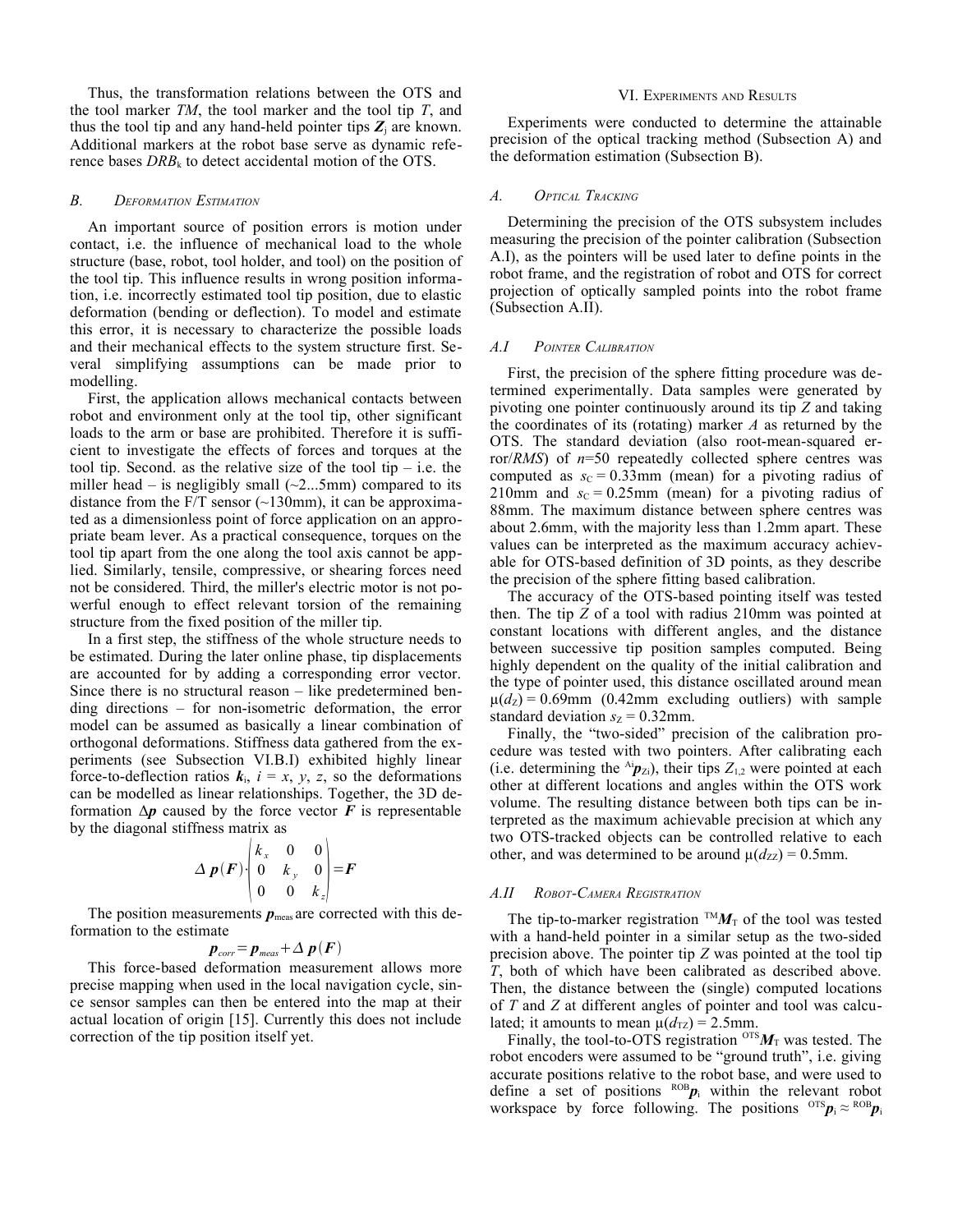were demonstrated a second time with a pivoting pointer relative to the origin of the tool calibration position. The mean distance between corresponding pairs of positions was then measured as  $\mu(d_{TP}) = 2...4$ mm. This value includes the whole process chain of robot repeatability (for the initial point definition), precision of defining points by pivoting (for the subsequent OTS-based point definition), and the tool calibration precision (for tool tip-to-marker registration).

## *B. FORCE-BASED DEFORMATION ESTIMATION*

In the following, details of the stiffness estimation step (Subsection B.I) and their consequences for deformation estimation (Subsection B.II) are described.

## *B.I STIFFNESS ESTIMATION*

The stiffness of base, robot, tool holder, and miller along the three tool axes was determined by deforming the structure against a known ground truth, i.e. a fixed and rigid obstacle, and measuring the resulting forces. The range of interest for the absolute applied forces is about  $|F|=0...35N$  for milling applications as a result of force-based speed control, aimed at limiting bone heat trauma [6], [8].

As the following results show that the observed force-todeflection ratio is constant for the system setup and for the range of forces applied [\(Figure](#page-5-0) 6), there is no need to apply higher-order approximation functions or implement a lookup table for the deformations. A simple error estimator of the form

$$
\Delta p_i(F_i) = \frac{1}{k_i} \cdot F_i, i = x, y, z
$$

is sufficient ([Table](#page-5-1) 1 lists the measured stiffness factors). The remaining position error (after deformation estimation) is below 0.25mm for all axes, while the worst non-corrected position measurement was over 1.75mm off for the force range under scrutiny, as seen from [Figure](#page-5-0) 6.

<span id="page-5-1"></span>*Table 1: Measured structural stiffness along tool frame axes*

| <b>Stiffness</b> | $\mathbf{v}$ | $\mathbf{I}$ |                          |
|------------------|--------------|--------------|--------------------------|
|                  | 175<br>mm    | 102<br>mm    | 0666<br>$\sqrt{ }$<br>mm |

### *B.II DEFORMATION ESTIMATION*

The measured stiffness is used to estimate the deformation error for the tool tip. A milling procedure has been executed for an actual implant-based excavation volume ([Figure](#page-2-0) 3; generic path for Vibrant Soundbridge, Siemens/Symphonix, planned according to [20]) in samples of oak wood, which in former experiments has been shown to exhibit similar properties to human skull bone, except for hardness. The used miller head was a 4.5mm diameter spherical drill.

The occurring forces are highest along the *Z* axis, i.e. the miller's rotatory axis. The vertically-held miller has only little removal capability at its apex, which is desirable in everyday use because of the limited damage to the dura mater that can be inflicted this way. However, this also implies high reactive forces up and out of the milling excavation volume.



<span id="page-5-0"></span>*Figure 6: Expected position of the tool tip (red, "pi"), applied forces (blue, "Fi"), and estimated position (green, "pi,corr") along tool axes X (top), Y (centre), and Z (bottom)*

The effects can be seen in [Figure](#page-6-0) 7, showing an enlarged side view of the recorded milling path, which consists of four distinct sinking iterations [20]. The effective position – including estimated deformation – consistently lies above the planned position during planar (*X/Y*) milling. The vertical (*Z*) feed motions show almost no lateral deformation. The effect becomes more pronounced with increasing milling depth (negative *Z*), where the miller head operates at higher removal rates. The maximum deformation observed during this experiment was ~0.45mm.